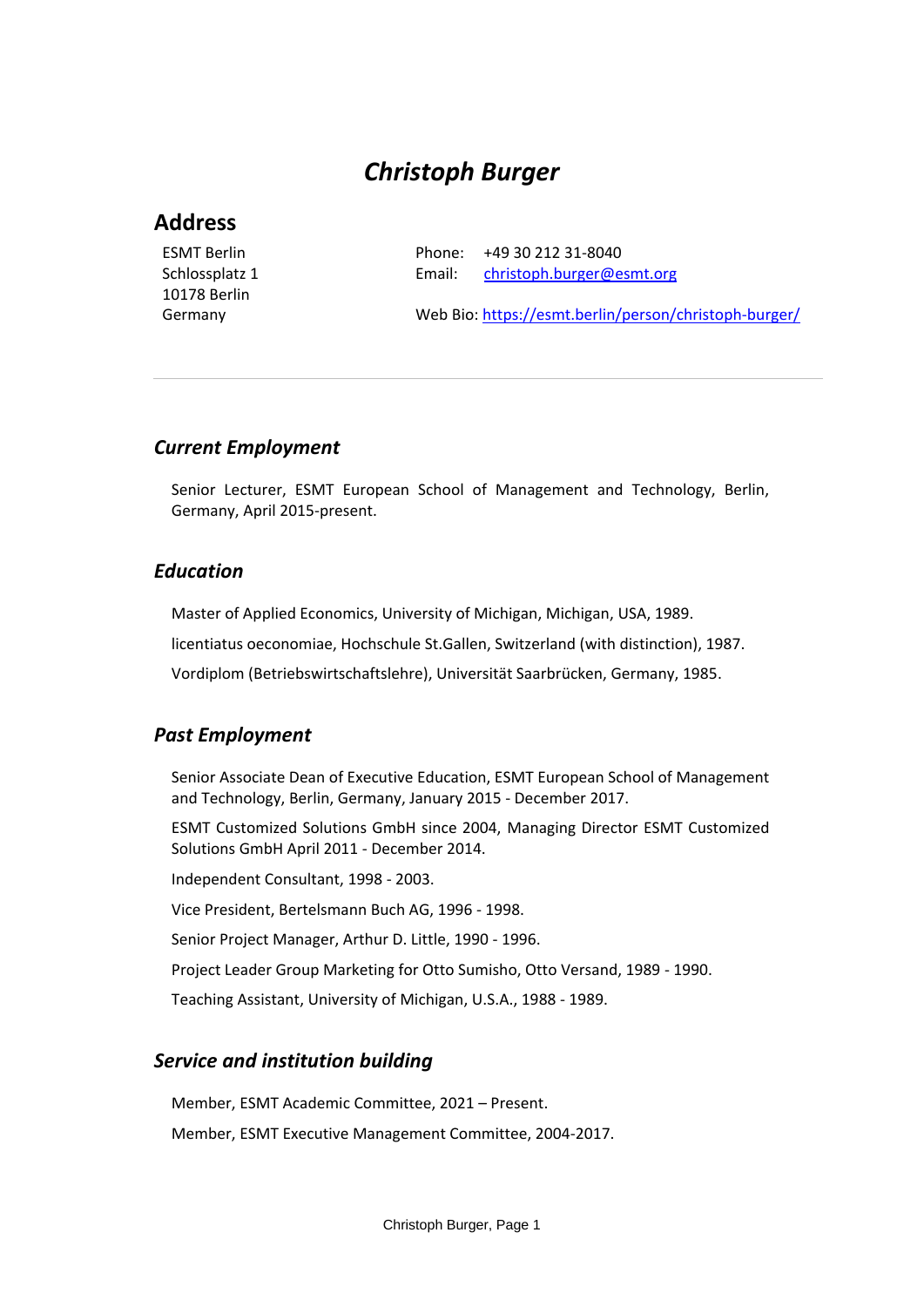Member, ESMT Recruitment Committee 2007-2017.

# *Publications*

### *Books*

Burger, C., A. Froggatt et al. (Eds.) (2020). *Decentralized Energy – A Global Game Changer.* London: ubiquity press.

Burger, C., and J. Weinmann (2012). *The decentralized energy revolution: Business strategies for a new paradigm*. Basingstoke: Palgrave Macmillan.

Burger, C., and J. Hagen (Eds.) (2008). *Strukturumbruch in der Finanzdienstleistungsindustrie: Prozessänderungen als Chance für neue Strategien und Konzepte in Banken*. Wiesbaden: Gabler.

Burger, C. (Ed.) (2002). *Der Businessplan in der Praxis: Beurteilen aus Investorensicht, Anwenden aus Unternehmersicht*. Stuttgart: Deutscher Sparkassen Verlag.

### *Book chapters (selection)*

Burger, C., and J. Weinmann (2020). Business models beyond subsidies: Which core competencies are needed? In *Decentralised energy: A global game changer*, ed. C. Burger, A. Froggatt, C. Mitchell, and J. Weinmann. London: Ubiquity Press.

Shipworth, D., C. Burger et al. (2019). Peer-to-Peer trading and blockchains: Enabling regional energy markets and platforms for energy transactions, In *Consumer, prosumer, prosumager: How service innovations will disrupt the utility business model*, ed. F. Sioshansi. Waltham: Academic Press.

Burger, C., and J. Weinmann (2016). European utilities: Strategic choices and cultural prerequisites for the future. In *Utilities of the future: Future of utilities*, ed. F. Sioshansi. Waltham: Academic Press.

Burger, C., and L.-H. Röller (2015). Nord Stream and the Danish fishermen. In *Project management*, ninth International student version, ed. J.R. Meredith, S.J. Mantel Jr., 108–110. Weds.) einheim:Wiley.

Burger, C., and J. Weinmann (2014). Germany's decentralized energy revolution. In *Distributed generation and its implications for the utility industry*, ed. F. Sioshansi, 49– 74. Waltham: Academic Press.

### *Case studies (selection)*

Burger, C., and J. Habel (2020). ZachSoft: Improving decision making through sales analytics. Independently published, No. 520-0003-1. Warwick Business School and ESMT Berlin (also available in German)

Burger, C., and J. Clawson (2013). *Landau Media*. ESMT Case Study, ESMT–313–0135– 1 (also available in Russian)

Burger, C., and J. Clawson (2011). *Negotiating with the Cuban sugar industry (A): No way out?*, Darden School of Business Case Study UVA–OB–1019.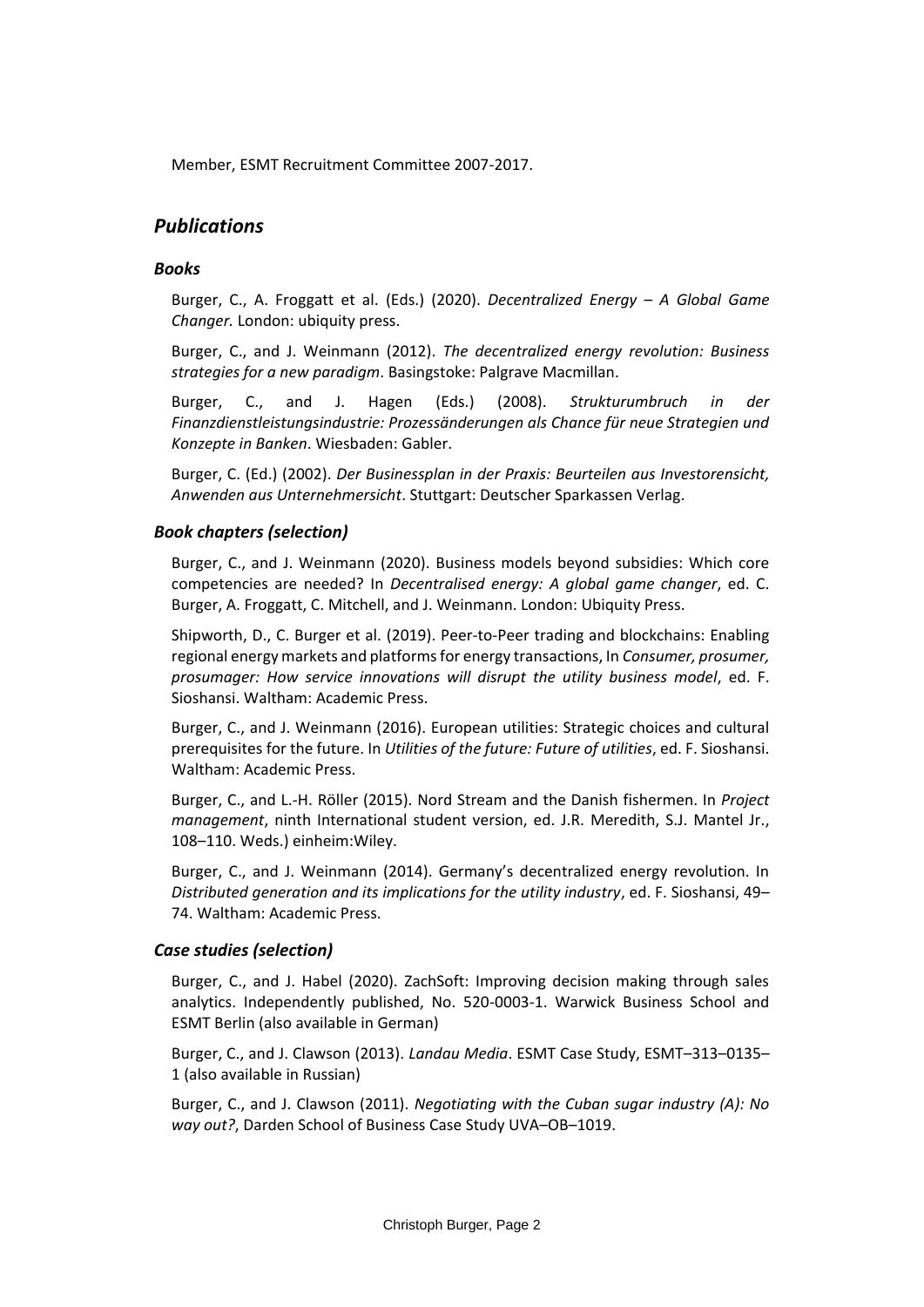Burger, C., and J. Clawson (2011). *Negotiating with the Cuban sugar industry (B): Juan Antonio Fajardo Duque*. Darden School of Business Case Study UVA–OB–1020.

Burger, C., and J. Clawson (2011). *Negotiating with the Cuban sugar industry (C): Philip Fisch*. Darden School of Business Case Study UVA–OB–1021.

Burger, C., and L.-H. Röller (2011). *Nord Stream and the Danish fishermen*. ESMT Case Study, ESMT–311–0120–1 (also available in Russian).

Schäfer, U., J. Hagen, and C. Burger (2011). *Mr. KLM (A): Jacob Veldhuyzen*. ESMT Case Study, ESMT–411–0117–1.

Schäfer, U., J. Hagen, and C. Burger (2011). *Mr. KLM (B): Captain van Zanten*. ESMT Case Study, ESMT–411–0118–1.

Schäfer, U., J. Hagen, and C. Burger (2011). *Mr. KLM (C): Jaap*. ESMT Case Study, ESMT– 411–0119–1.

Weinmann, J., and C. Burger (2010). *Tijuana hyperborder plant: An investment opportunity?* ESMT Case Study, ESMT–310–0106–1.

#### *Academic publications*

Burger, C., and J. Weinmann (2015). Innovation performance of the US American and European electricity supply industry. *Energy Policy* 86: 351–359.

#### *Other publications (selection)*

Burger, C., A. Froggatt, C. Mitchell, and J. Weinmann (2020). A wake-up call for the corporate world. *The European Business Review*.

Burger, C. and J. Weinmann (2019). Economic perspectives on recommunalization in the energy sector. *Notes Internacionals.*

Burger, C. and J. Weinmann (2017). The 3 Stages of a Country Embracing Renewable Energy. *HBR Online*.

Burger, C. and J. Weinmann (2017), Blockchain and smart contracts: Pioneers of the energy frontier. *International Business Times.*

Burger, C, A. Kuhlmann et al. (2017). Vulnerabilities in smart meter infrastructure – can Blockchain provide a solution. *Deutsche Energie-Agentur GmbH (dena).*

Burger, C, A. Kuhlmann et al. (2016). Blockchain in the energy transition. A survey among decision-makers in the German energy industry. *Deutsche Energie-Agentur GmbH (dena).*

Burger, C., and J. Weinmann (2016). How the 'Big Beyond' will change business models of utilities. *Oxford Energy Forum* 26(104): 8–11.

Burger, C., and J. Weinmann (2016). Germany's RWE and E.ON splitting: Will they prosper? *Energy Informer* 26 (10): 10–12.

Burger, C., S. Pandit, and J. Weinmann (2015). ESMT innovation index 2014 – electricity supply industry: The "big beyond". *ESMT Business Brief, ESMT No. BB–15–01*.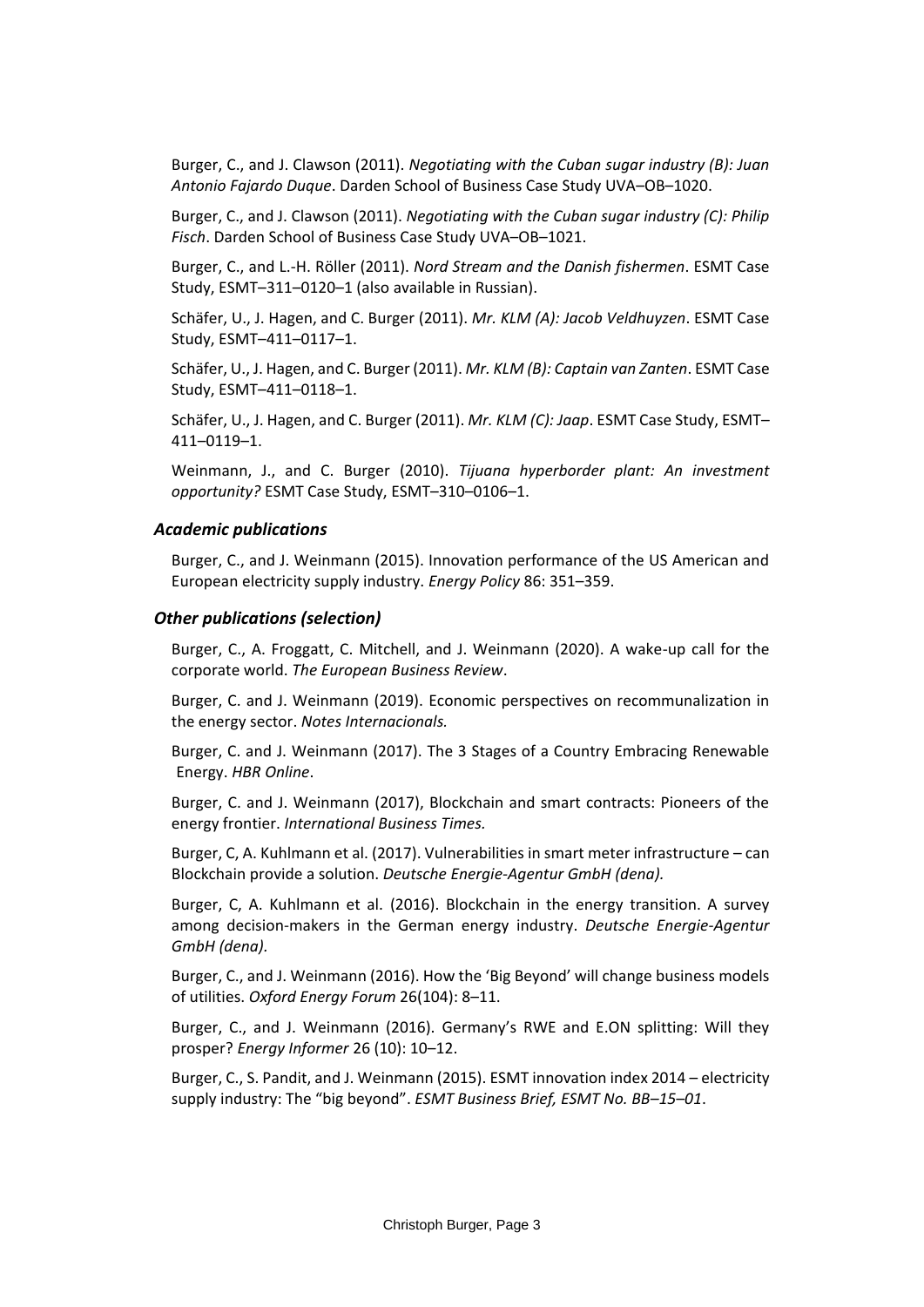Burger, C., and J. Weinmann (2015). The decentralized energy revolution in Germany. *Power & Energy Solutions* 27 (September): 85–88.

Burger, C., and J. Weinmann (2014). ESMT innovation index 2012: Electricity supply industry. *ESMT Business Brief, ESMT No. BB–14–01.*

Burger, C., and J. Weinmann (2012). ESMT innovation index 2010: Electricity supply industry. *ESMT Business Brief, ESMT No. BB–12–01.*

## *Conferences*

### *Peer reviewed paper presentations*

Business model innovation of Blockchain-based energy trading platforms • 05/31/19: 42nd IAEE European Energy Conference, Montreal, Canada.

Innovation dynamics in the European and US American electricity supply industry • 09/09/12: 12th IAEE European Energy Conference, Ca' Foscari University, Venice, Italy.

### *Other presentations (selection)*

Energy transition in the Federal Republic of Germany: an evaluation and outlook

• 03/12/19: Presenter, XVI International Seminar on Energy and the Environment, The Naturgy Foundation, The Ministry for Ecological Transition, Madrid, Spain.

Dealing with intercultural diversity: A case study and approaches to build on strengths

• 02/14/19: Presenter, IBC - Working Committee «Human Resources, Education & Science», IBC International Business Congress, St. Petersburg, Russia.

Blockchain – the next big thing

• 04/27/18: Presenter, Hidden Champions Conference, ESMT Berlin and Yale School of Management, New Haven, USA.

Blockchain innovation – the case of the gas industry

• 04/12/18: Presenter, IBC - Working Committee «Industry, Innovations and Prospective Development», IBC International Business Congress, Munich, Germany.

New business model: How the delivery of electricity services is likely to evolve in Saudi Arabia?

- 12/10/17: Presenter, KAPSARC-SEC workshop Electricity Reform and Technological Disruption: What Options for Saudi Arabia, KAPSARC and SEC, Riyadh, Saudi Arabia.
- Energiewende 1.0 3.0: Matching phases of energy transition and business models
	- 11/17/17: Presenter, Business and the Human Prospect, Energy Futures, IMD, Lausanne, Switzerland.

Digitisation, decentralization and the implications of disruptive technologies

• 11/08/17: Presenter, OIES Electricity Day, The Oxford Institute for Energy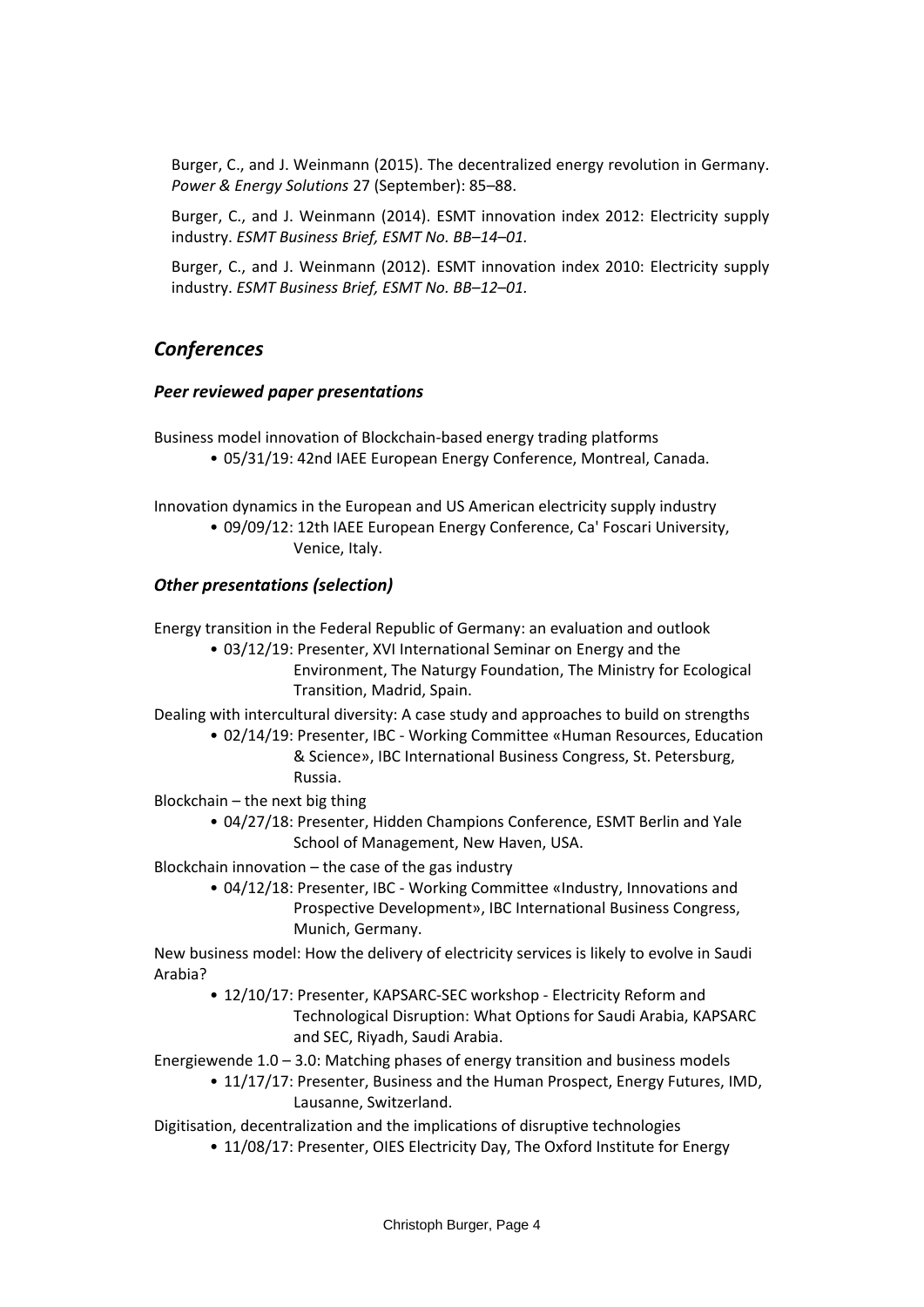Studies, Oxford, UK.

Blockchain – from cryptocurrencies to the potential of Blockchain technology

• 09/07/17: Presenter, Bertelsmann University - Finance Summit, Bertelsmann SE & Co. KGaA, Berlin.

Blockchain: A transaction technology for smart contracts

- 05/29/17: Presenter, 10th OMIE International Workshop, Tackling disruptive trends in power markets, OMIE, Madrid, Spain
- Chancen und Herausforderungen von Blockchain für die Energiewende
	- 11/22/16: Author & Presenter, dena-Kongress 2016, Deutsche Energie Agentur, Berlin, Germany.

Can blockchains boost the transformation of the European energy system?

• 10/05/16: Presenter, Digitalisation of the energy industry: Will blockchain be the booster?, KIC InnoEnergy, Berlin, Germany.

Energiewende - insights from Germany on changing energy markets

- 06/30/16: Author & Presenter, Eco Summit, Forum GG2: Eco-civilization & green growth, BIT Group Global Ltd, Seoul, South Korea.
- IAEE Pre-Conference Workshop
	- 06/19/16: Author & Presenter, Future of utilities: Utilities of the future: A German/European perspective, Centre for energy and environmental markets, Bergen, Norway.

Non-energy companies in the power market

• 05/31/16: Presenter, The utility of the future: Preparing for a changing energy sector, OMIE, Madrid, Spain.

Power self-generation and self-consumption: Insights from the German Energiewende

- 02/03/16: Presenter, Power self-generation and self-consumption, Club Español de la Energía,Madrid, Spain.
- European utilities: Strategic choices and cultural prerequisites for the future
	- 09/16/15: Author & Presenter, Tomorrow's utilities: What future, or will there be a future?, Cornwall Energy, London, UK.
- How far and how fast will changes occur?
	- 04/28/15: Author & Presenter, The future of the electricity utilities project: European stakeholder meeting, Chatham House, London, UK.
- Country Profile: Energiewende Insights from Germany on changing energy markets
	- 04/10/15: Author & Presenter, The forum 2100: Innovation in business and energy for the new millennium, EPFL, College of Management of Technology, Lausanne, Switzerland.

# *News/Media (selection)*

*Eine Flatrate für Strom*

- August 16, 2020 Süddeutsche Zeitung
- *Here comes the sun – how decentralized energy benefits business and the planet* • April 8, 2020 ESMT podcast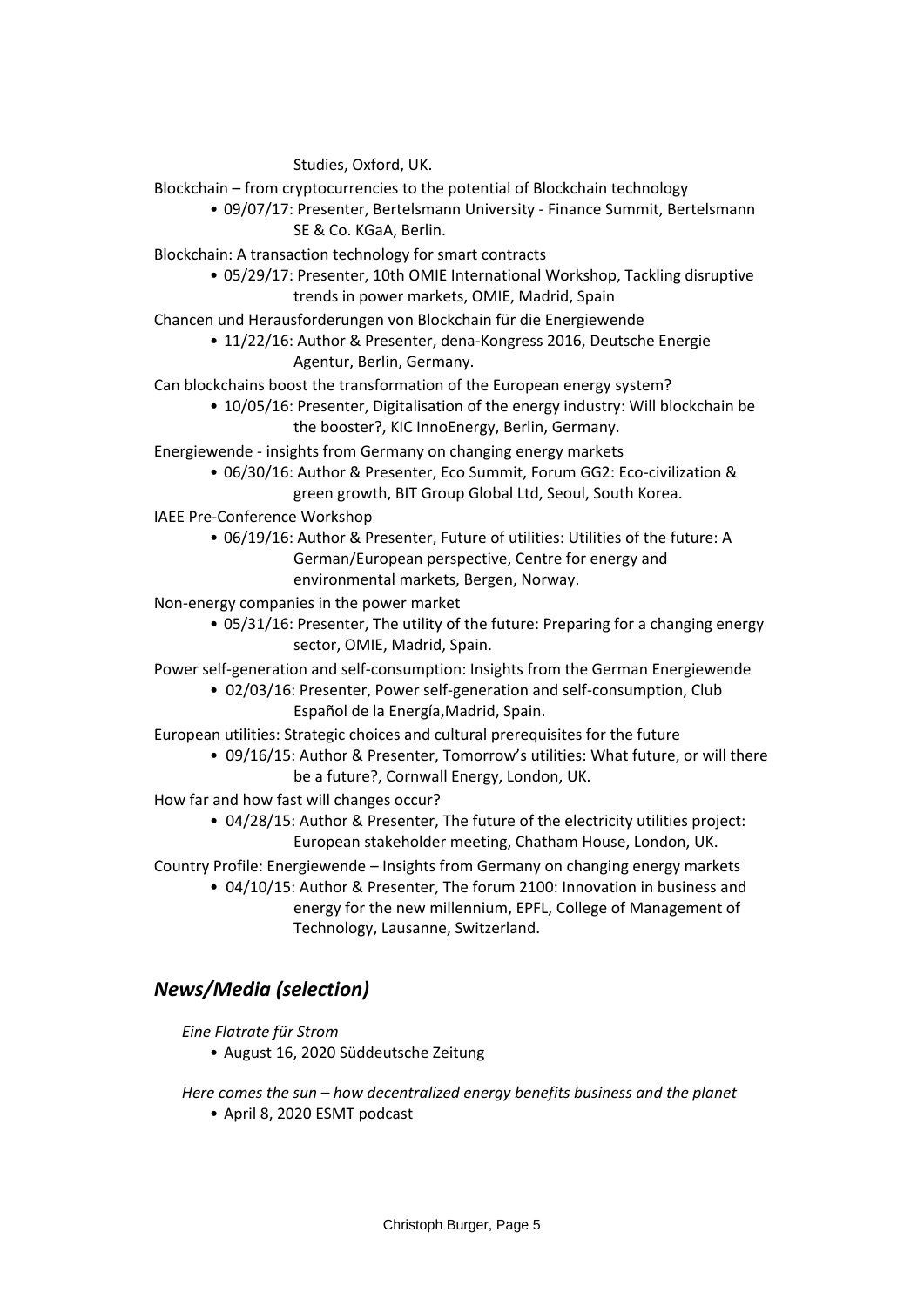*Remunicipalisation of Local Energy Provision: The Role of Cities and Bottom-up Initiatives*

• May 28, 2019 CIDOB Policy Brief 20 Examining the impact of distributed generation

*Blockchain Expert and ESMT Senior Lecturer Christoph Burger Discusses the Evolution and Potential of Distributed Ledger Technology in the Finance Industry*

• January 24, 2019 CardRates.com

*Companies want blockchain technology for Europe's electricity market* • September 08, 2018 Market Business News

*Report from our Innovation and Disruption event*

• June 25, 2018 Cornwall Insight Remunicipalisation of Local Energy Provision: The Role of Cities and Bottom-up Initiatives

*Bitcoin and Blockchain: The Applications in Germany*

• February 14, 2018 Global Network Perspectives

*Blockchain and smart contracts: Pioneers of the energy frontier*

• December 15, 2017 International Business Times

*Digitalization ignites new phase in energy transitiont*

- July 24, 2017 PennEnergy
- *Blockchain: The transaction solution for decentralized electricity markets?*
	- June 15, 2016 Global Network Perspectives: Blockchain, technology, energy markets, utilities, decentralized billing, Bitcoin, startups, Fintech

*Bioenergy efforts empower german villages*

• July 14, 2013 The Wall Street Journal:

### *Grants*

*Bundesministerium für Wirtschaft und Energie*

• Project leaders: Christoph Burger, Jens Weinmann ETIBLOGG – Energy Trading via Blockchain-Technology in the Local Green Grid €155,800

# *Reviewer Activities*

Energy Policy

Ledger Journal

Schmalenbachs Zeitschrift für betriebswirtschaftliche Forschung